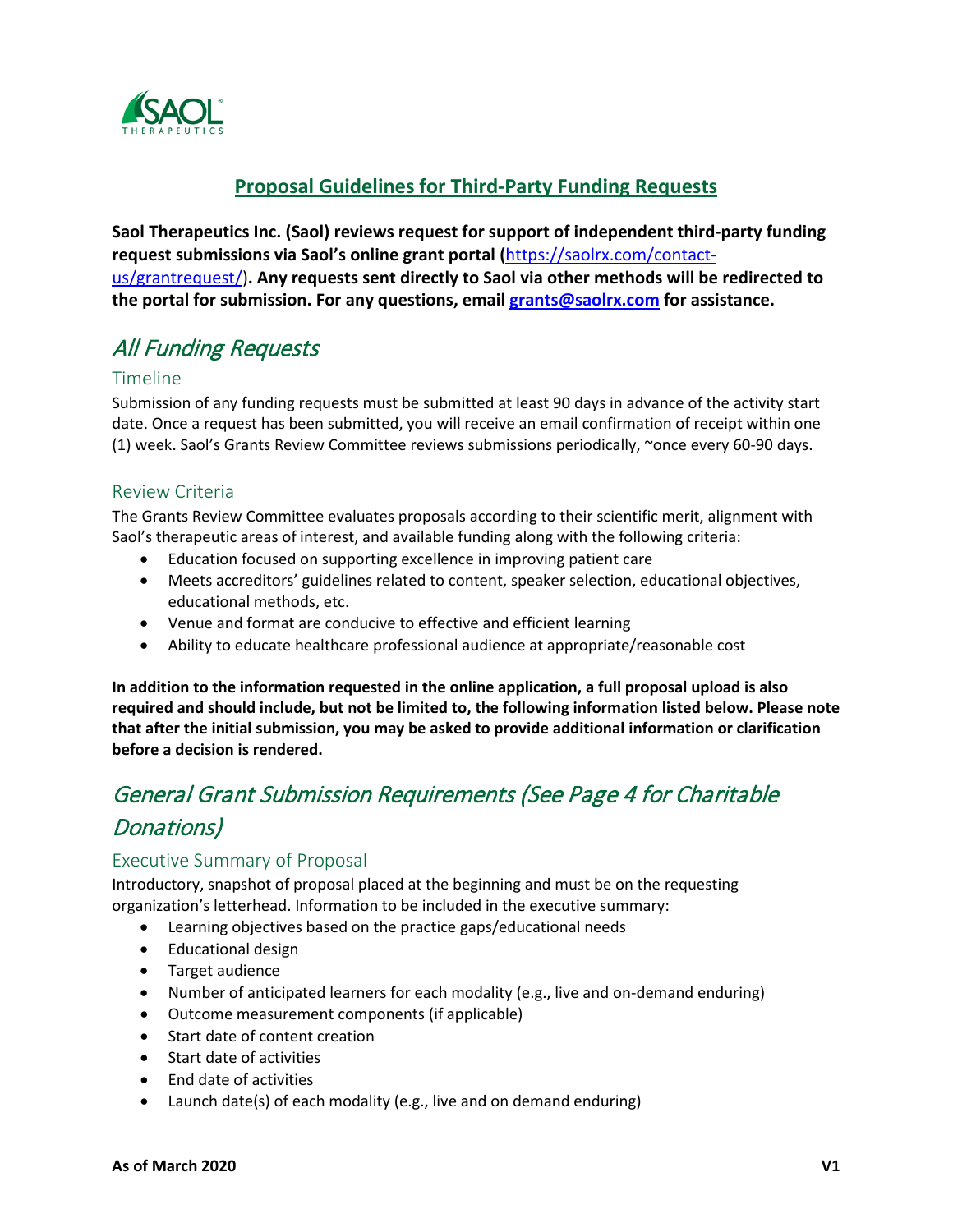

• Requested funds from Saol (include total support needed to implement the activity)

# Target Audience/Audience Generation

Target audience for educational program must be identified within the proposal. In addition, please describe recruitment methods for reaching target audience(s), if applicable. The anticipated or estimated participant reach should also be included with a description of the types of audience (e.g., specialty, credentials).

# Provider/Partner Expertise

Provide a description of the requesting organization's experience within the therapeutic area and/or with the educational design that is proposed.

#### Budget

A proposed budget must be submitted for every grant request and should detail the intended use of the requested funds. The budget must illustrate a reasonable cost for the program activities being supported. Within the proposal, please state the funding requested from Saol, in addition to the total cost of the activity, and cost per learner.

To ensure that Saol is not the only organization in which funding is being requested of, please state this and ensure the budget accurately reflects that requirement (i.e., the budget cannot be the same amount requested from Saol).

### Sponsorship Acknowledgement

A description of any Saol-sponsored acknowledgement that will be provided to the audience (e.g., signage, recruitment, brochure).

### W-9

Although not required to be submitted during the submission process, be prepared to send to Saol if funding is approved.

# Specific to Medical Educational Grants

### Needs Assessment/Gaps/Barriers

Needs assessment should be referenced and demonstrate an understanding of the specific practice gaps and barriers of the target audience.

### Learning Objectives

Provide clearly defined, measurable and attainable learning objectives that address the identified gaps and barriers in terms of what the learners will achieve as a result of participation.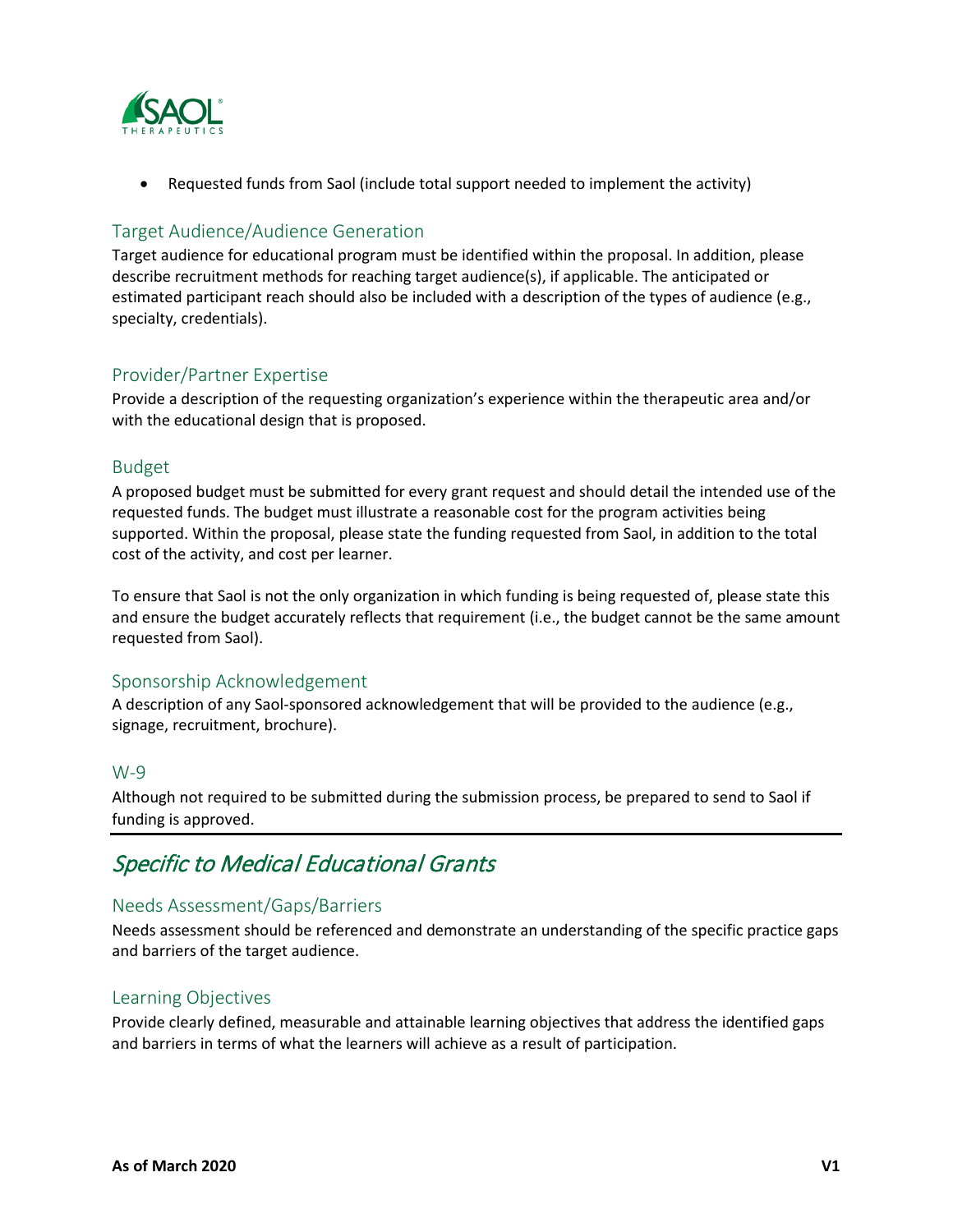

## Educational Design and Methods

Describe the approach that will be implemented to address knowledge competence and performance gaps that underline identified healthcare gaps.

# Publication Plan (if applicable)

Provide a description of how the provider will communicate the progress and outcomes of the educational program to Saol.

### Program Evaluation and Outcomes Reporting

Describe your approach to evaluate the quality of the activity and the ability of the participants to achieve the learning objectives. Describe methods used for determining the impact of the educational program on addressing the identified healthcare gaps.

## CME Accredited

If the activity will be providing CME credits to the target audience, proof of the CME accreditation must be provided along with the proposal that includes the accrediting organization.

## Program Closeout/ Reconciliation

Within 90 days of the program conclusion, provide a reconciliation of budget, summary of outcomes, and summary of evaluation survey if conducted to Saol via email a[t grants@saolrx.com.](mailto:grants@saolrx.com) For returning unused funds, send check to the address below:

Saol Therapeutics Inc. Attn: Grants 1000 Holcomb Woods Parkway, Suite 270 Roswell, GA 30076

# Specific to Investigator Initiated Study Requests

Investigator Initiated Studies (IIS) are unsolicited clinical studies initiated and managed by a nonpharmaceutical company researcher, individual investigators, institutions, collaborative study groups or cooperative groups. The researcher is responsible for the legal and regulatory responsibilities of the trial sponsor for the conduct and management of the study as defined by all applicable laws and regulations.

### Eligibility Requirements

Saol may support IIS activity with drug supply, funding, material and/or information, as allowed under local laws and regulations, provided they align with Saol's areas of interest.

# Types of IIS Eligible for Support

- Preclinical and clinical studies
- Observational Studies, e.g. epidemiological studies or outcome studies
- Real world evidence